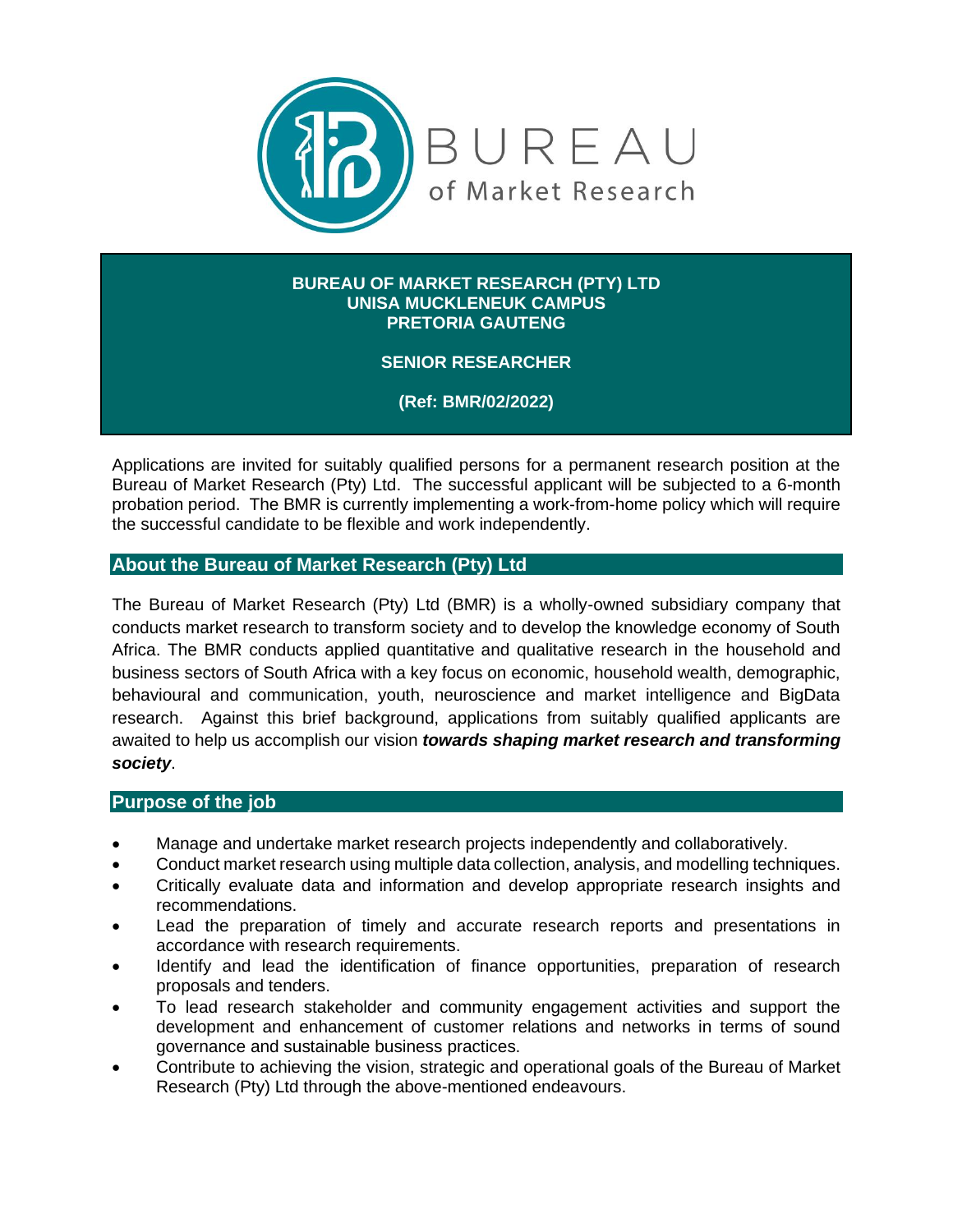### **Post specific requirements**

## **Qualifications**

- Master's degree in Commerce, Management/Business Management, Business Administration/Economics/Accounting, Econometrics, Data Science, or equivalent qualification in a related field.
- Applicable academic qualification at NQF level 9.
- Enrollment for a PhD will be an advantage.

## **Competencies**

#### *Research Experience*

- At least five (5) years of relevant research experience.
- Experience in conducting market research in area of specialization (i) demographic or (ii) economic or (iii) household wealth, (iv) behavioural and communication (consumer neuroscience or youth) research or (v) market intelligence.
- Proven research managerial experience (at least two years).
- Proven experience in applied (practical) market research (project tendering, procurement, contracting, development, implementation, monitoring and evaluation).
- Proven experience in research project management (ability to execute large research contracts and commissioned market research projects independently).
- Must be able to independently manage research projects and projects teams (subordinates), develop business solutions from research findings and present insightful research findings to high-level audiences.
- Produced a reasonable number of research reports with strategic intent and transformative in nature.

The candidate must prepare a research statement of not more than 2000 words. Where applicable, the statement must deal with:

- The candidate's involvement/approach in research, his/her research goals as well as a detailed description of his/her research profile.
- The candidate's involvement in large commissioned market research projects.
- Evidence of management and involvement in research project accounts of approximately R1.5 million per annum.
- The candidate's ability to generate third-stream income from market research projects.
- The candidate's approach to foster a research-centred approach.
- The candidate's involvement in developing new research methodologies and analytical methods.
- The extent to which the candidate makes use of research technology.
- The candidate's involvement in and providing research support to stakeholder groups.
- Any evidence of stakeholder evaluation/ references.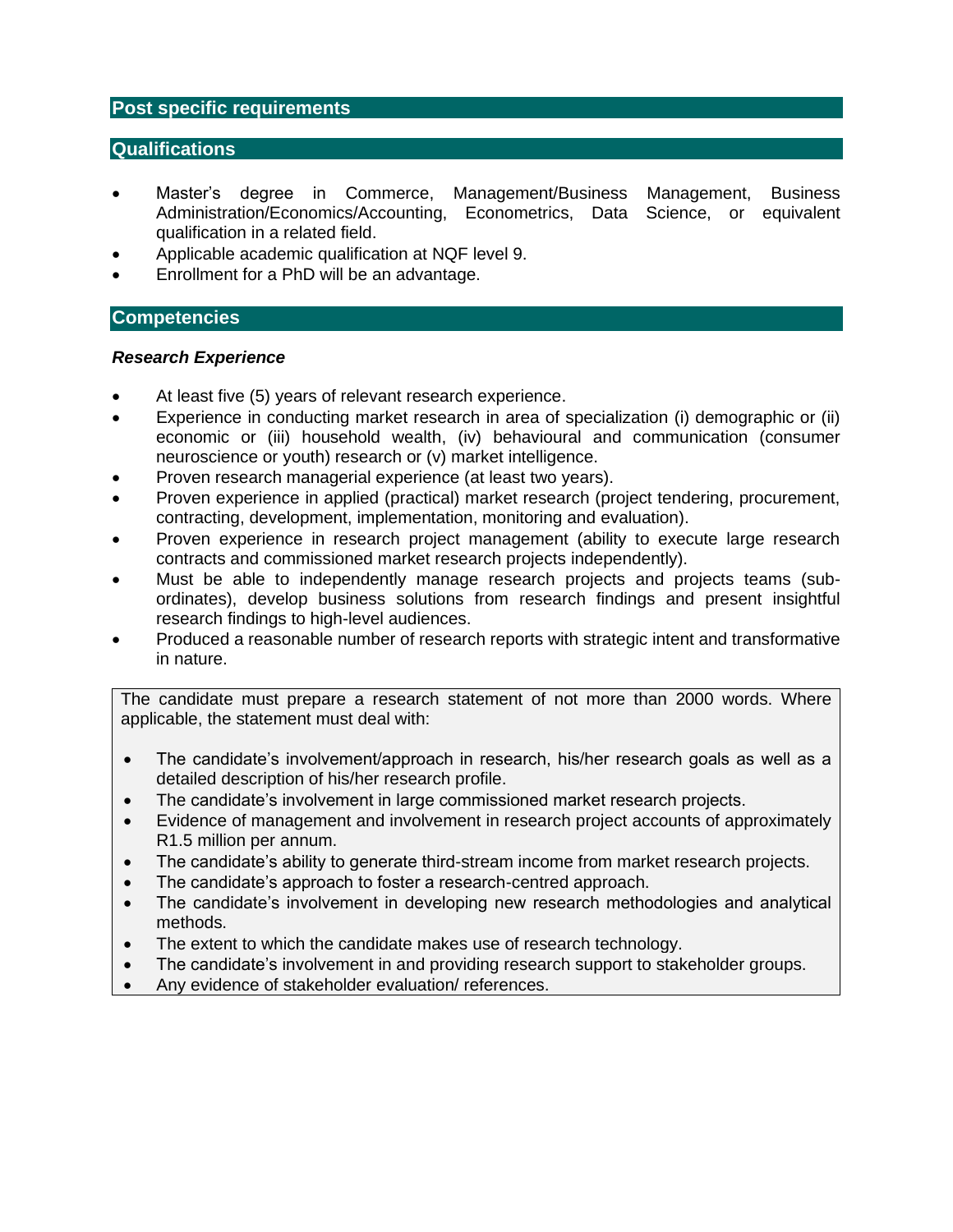## *Research Stakeholder and Community Engagement Experience*

- Lead and participate in community engagement and outreach.
- Provide evidence of research-related community engagement.
- Demonstrate potential to engage in research-related community engagement.
- Willingness to participate in relevant research committees including task teams, voluntary associations, and company boards.
- Evidence of membership of at least one relevant professional association or learned society.

#### *Basic Computer Skills*

MS Office Suite such as MSWord, PowerPoint, Data analysis software (i.e., Excel, SPSS), MS Outlook, as well as other software programmes that are relevant to market research.

#### *Abilities*

- Ability to work under pressure and meet deadlines.
- Ability to plan and manage projects effectively.
- Ability to lead a research team.
- Ability to deal with differences of opinion and contradictions.
- Analytical thinking that could be applied in identifying research problems in the discipline.
- Problem solving abilities.
- Abstract thinking.
- Logical thinking.
- Excellent conceptualising abilities.
- Innovative and creative.
- Advanced ability to deal with research modelling and analysis.
- Ability to generate third-stream income from commissioned market research projects.

#### *Skills*

- Excellent interpersonal and social skills.
- Excellent written and verbal communication skills in English.
- Excellent data analysis, modelling, wrangling and visualization skills.
- Excellent presentation skills.
- Excellent research IT (Information Technology) skills.
- Excellent networking and client engagement skills.
- Financial planning and research budget skills.

#### *Personality*

- Open to new experiences/challenges.
- Conscientious.
- Self-disciplined.
- Emotionally stable.
- Accountable.
- Strongly motivated to achieve.
- Passionate for research profession.

#### *Supervision*

Other research and/or administrative staff in the capacity as project/task team/discipline leader.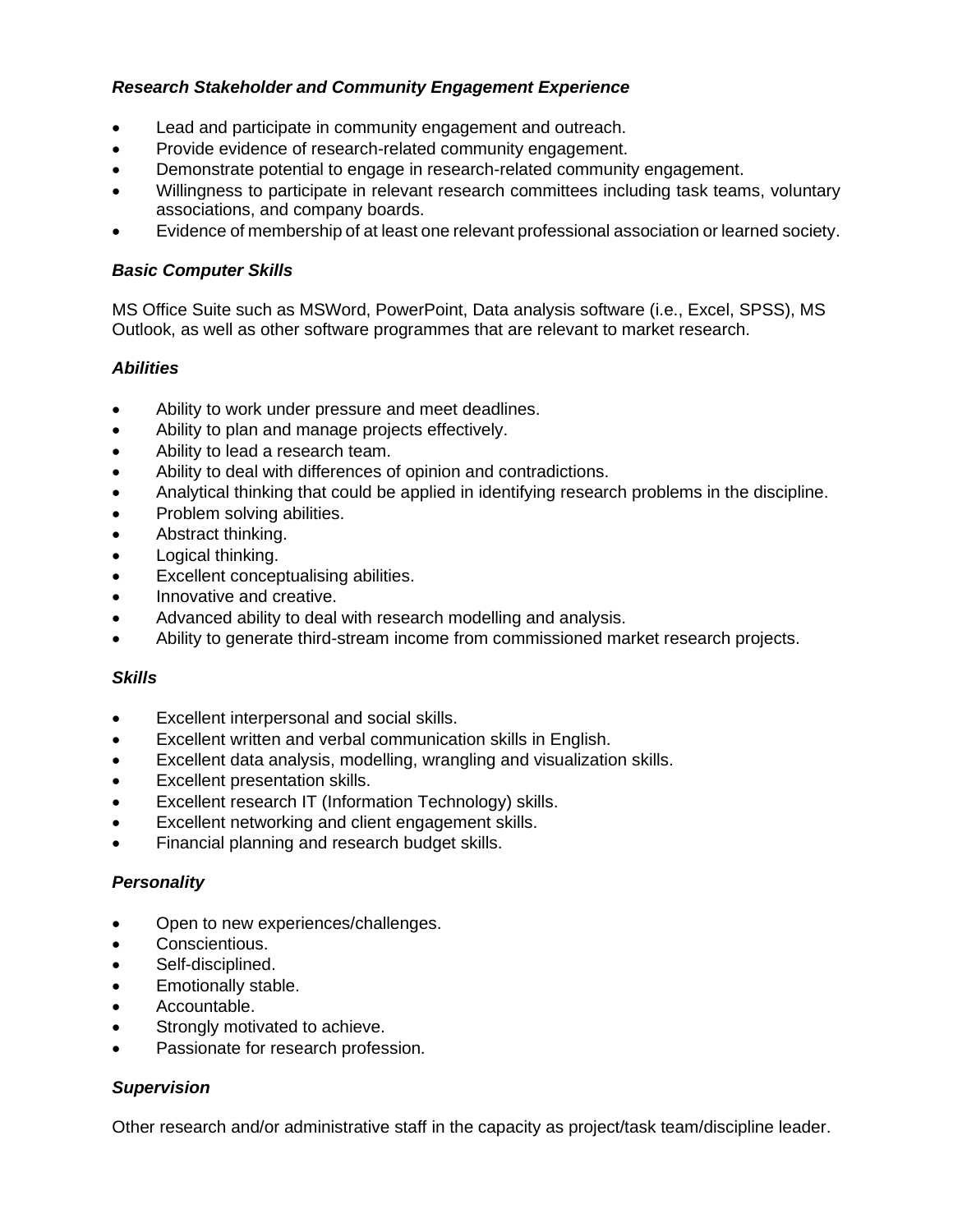## *Stakeholder Liaison*

### **Internal**

- Unisa (Parent Company).
- Unisa Enterprise (Holding Company).

# **External**

- Professional associations.
- Other tertiary institutions.
- Subscribers.
- Public sector (e.g., Department of Trade and Industry (dti), National Treasury, SA Reserve Bank, Statistics South Africa (Stats SA), National Planning Commission, development Finance Institutions and other State Owned Enterprises).
- Private business across all economic sectors.
- Students and prospective students.
- Media.

# **Duties**

#### **Key Performance Area**

**KPA 1:** Manage and support market research projects

**KPA 2:** Conducts applied commissioned market research projects

**KPA 3:** Research stakeholder and community engagement

# **KPA 1 - Manage and support market research projects**

- 1. Manages financial, human, information technology and infrastructural resources required to produce timely, high quality and applied market research products and services.
- 2. Implements sound project budgeting and pricing strategies.
- 3. Monitors and manages project progress and profitability.
- 4. Manages and coordinates research project teams.
- 5. Develops and implements research project management plans and workflow systems.
- 6. Maintains project management information systems in support of efficient project recording, monitoring and intellectual property.
- 7. Promotes a high quality and ethical research environment.
- 8. Monitors and evaluates the quality and impact of research projects.
- 9. Implements strategic account management to recruit and retain research clients.
- 10. Identifies and manages research project risks.
- 11. Communicates with BMR management, research support staff and external research clients/stakeholders.
- 12. Demonstrates knowledge and ensures compliance with relevant national laws (South African Constitution, Protection of Personal Information (POPI) Act, 2013) and research policies advocated by recognised professional market research associations (i.e., SAMRA Code of Conduct).
- 13. Evaluates research reports and provides comments/guidance.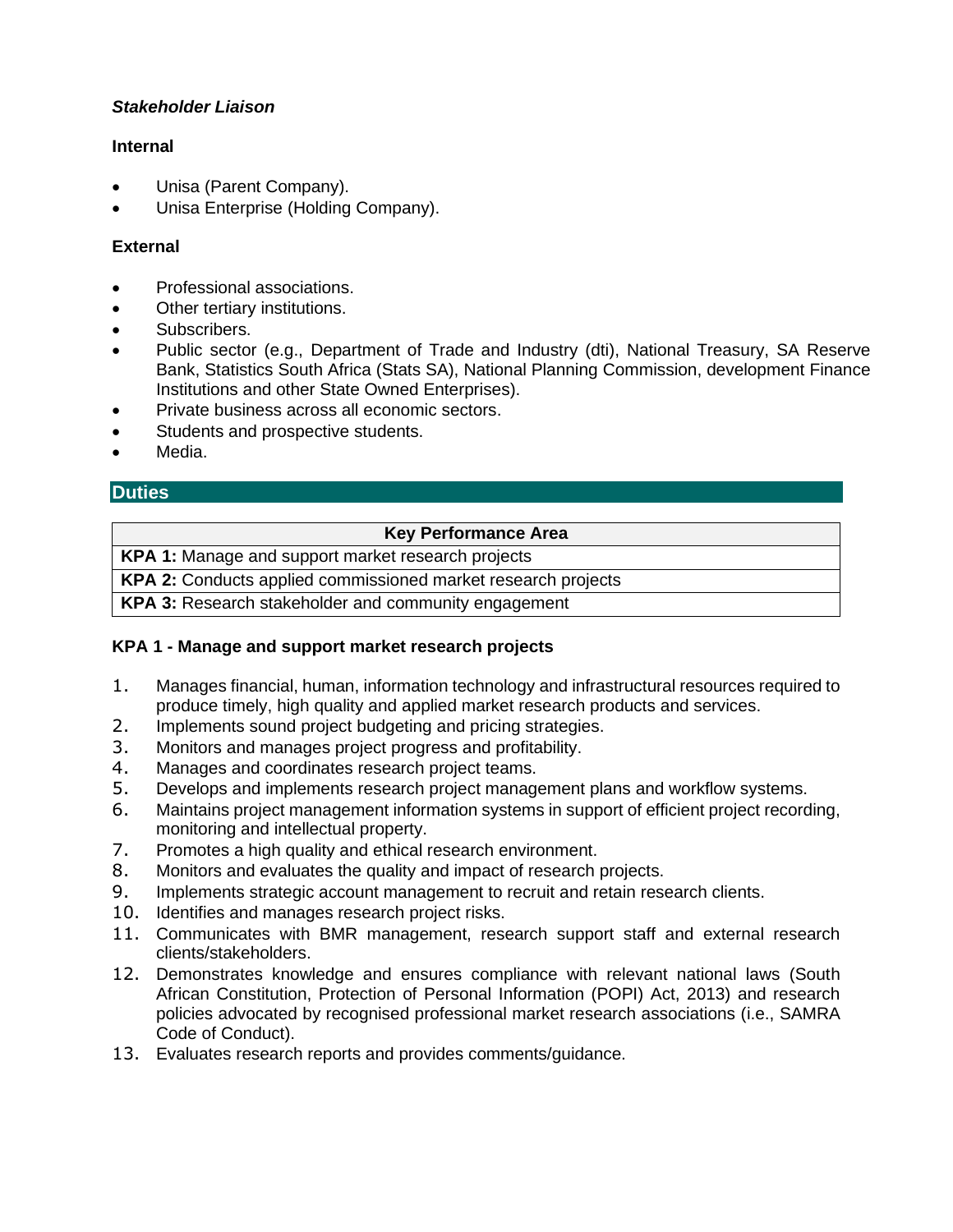# **KPA 2 - Conducts cost-effective commissioned market research as a third-stream incomegenerating activity to grow and diversify the revenue base of the BMR**

- 14. Identifies tender opportunities for market research projects.
- 15. Compiles professional research proposals.
- 16. Contributes to the conduction of applied commissioned and syndicate market research.
- 17. Supports the conduction of strategic workshops with external research clients/ stakeholders.
- 18. Optimises the number and rand value earned through third-stream income projects and workshops.
- 19. Impacts on policy developments and economic transformation via research projects.
- 20. Applies sound knowledge of traditional and modern market research methodologies.
- 21. Supports the development of new research initiatives/projects/intellectual property.
- 22. Compiles high-quality research reports.
- 23. Conducts and interprets descriptive and inferential data analysis based on research objectives.
- 24. Professionally present research findings.
- 25. Strengthens BMR-client networks and contributes towards effective research networks.
- 26. Keeps abreast of national and international trends in research fields of expertise.

# **KPA 3 - Participates in and initiates research community engagement activities and manage the development and enhancement of customer relations and networks supported by sound governance and sustainable business practices**

- 27. Participates in BMR staff and research committee meetings.
- 28. Participates in BMR strategic functional committees (Research Ethics Review, Tender, Research Publications and Research Project Committees).
- 29. Participates in discipline based or professional research services (i.e., submitting and publishing scientific research articles; reading domestic and international conference papers; attending conferences, seminars and workshops; reviewing technical research reports and articles for journals; registering with professional research associations or boards).
- 30. Collaborates with local and international research peers.
- 31. Communicate clearly, concisely, and persuasively across a variety of media (including Radio, TV, electronic and in print)
- 32. Conducting supervision/assessment of postgraduate students.
- 33. Participates in public research services (i.e., **i**nvolved in external technical committees; interacts with public media; conducts public presentations.
- 34. Maintains existing and recruits new BMR members via public relations strategies.
- 35. Participates in BMR Research Client Engagements.
- 36. Participates in community development and capacity building where the skills and knowledge of individuals are developed in order to address specific needs of communities, resulting in capacity building.
- 37. Participates in policy and developmental discussions.